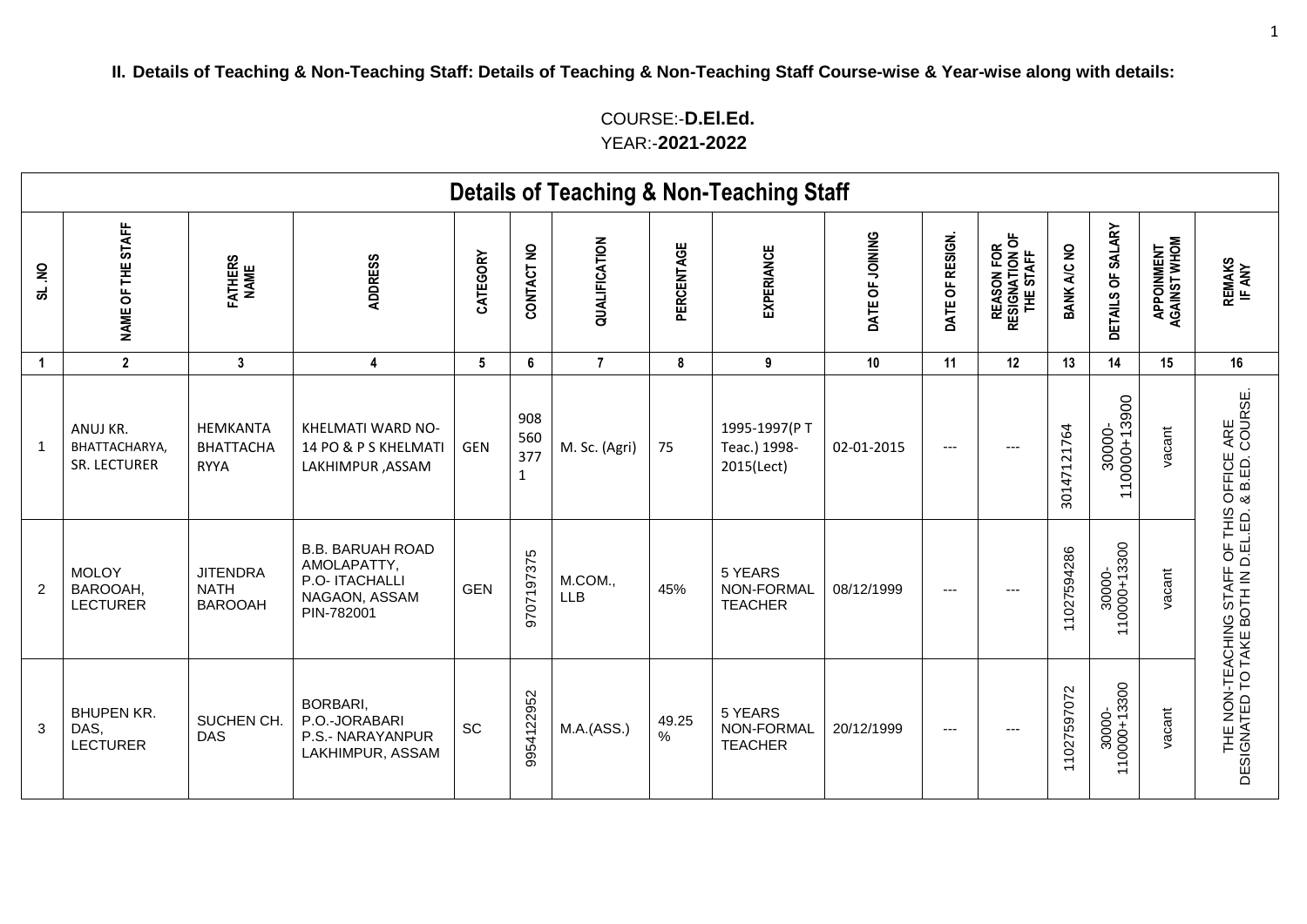| $\overline{4}$ | JURI NEOG,<br><b>LECTURER</b>                  | <b>TONKESWA</b><br>R NEOG        | NEHERU PARK<br>P.O.-JORHAT<br>JORHAT, ASSAM                                 | <b>OBC</b> | 9435563294 | M.A. (Eco),<br>M.Ed.,<br>D.E.P.A.    | 46% | 1994-2007 AS<br>ASSTT.<br><b>TEACHER AT</b><br><b>DEORAJA</b><br><b>PEOPLES</b><br>H.S. SCHOOL | 13-08-2007 | $\qquad \qquad - -$ | 10966544303  | 30000-<br>110000+13300 | VACANT |  |
|----------------|------------------------------------------------|----------------------------------|-----------------------------------------------------------------------------|------------|------------|--------------------------------------|-----|------------------------------------------------------------------------------------------------|------------|---------------------|--------------|------------------------|--------|--|
| 5              | <b>DULEN</b><br>CH.GOHAIN,<br><b>LECTURER</b>  | <b>SURATH</b><br><b>GOHAIN</b>   | CHBUA TOWN D-<br>WARD<br>P.O.-CHABUA<br>DIBRUGARH, ASSAM                    | <b>OBC</b> | 8783993741 | M.A.<br>(Sociology),<br>M.ED.        | 55% | 1994-2010 AS<br>AW.E.<br><b>TEACHER</b><br>2010-2013 AS<br>A<br><b>LECTURER</b>                | 12-03-2013 | $---$               | 11027660240  | 30000-<br>110000+13300 | VACANT |  |
| 6              | HEMANTA KR.<br>DUTTA,<br><b>LECTURER</b>       | <b>SATYANATH</b><br><b>DUTTA</b> | <b>DHUBABRI GAON</b><br>P.O.- DHUBABARI<br>DHEMAJI, ASSAM                   | <b>OBC</b> | 9957518402 | M.A.<br>(Edn)<br>B.Ed                | 60% | 2010-2015 AS<br>A<br><b>LECTURER</b>                                                           | 26-03-2015 | $\qquad \qquad - -$ | 30859949561  | 30000-<br>110000+13300 | VACANT |  |
| $\overline{7}$ | <b>SWAPNALI</b><br>BORUAH,<br><b>LECTURER</b>  | JATIN CH.<br><b>BORUAH</b>       | PACHIM BONGAL<br>PHUKHURI( JAYA<br>NAGAR)<br>P.O.- JORHAT,<br>JORHAT, ASSAM | <b>OBC</b> | 9435518097 | $M.A.$ (Eng)<br>B.Ed<br>M.Phil (Eng) | 80% | 2010 to 2018<br>As a assistant<br>teacher                                                      | 20-01-2018 | $\cdots$            | 20071407707  | 30000-<br>110000+13300 | vacant |  |
| 8              | <b>DIPA MONI</b><br>PHUKAN,<br><b>LECTURER</b> | <b>PRADIP</b><br>PHUKAN          | UJANI JALBHARI<br>P.O.- JALBHARI<br>LAKHIMPUR, ASSAM                        | <b>OBC</b> | 9613678259 | M.Sc<br>(Maths),<br>B.Ed             | 79% | 2010-2018 As<br>a assistant<br>teacher                                                         | 24-01-2018 | $\qquad \qquad - -$ | 631010365390 | 30000-<br>110000+13300 | vacant |  |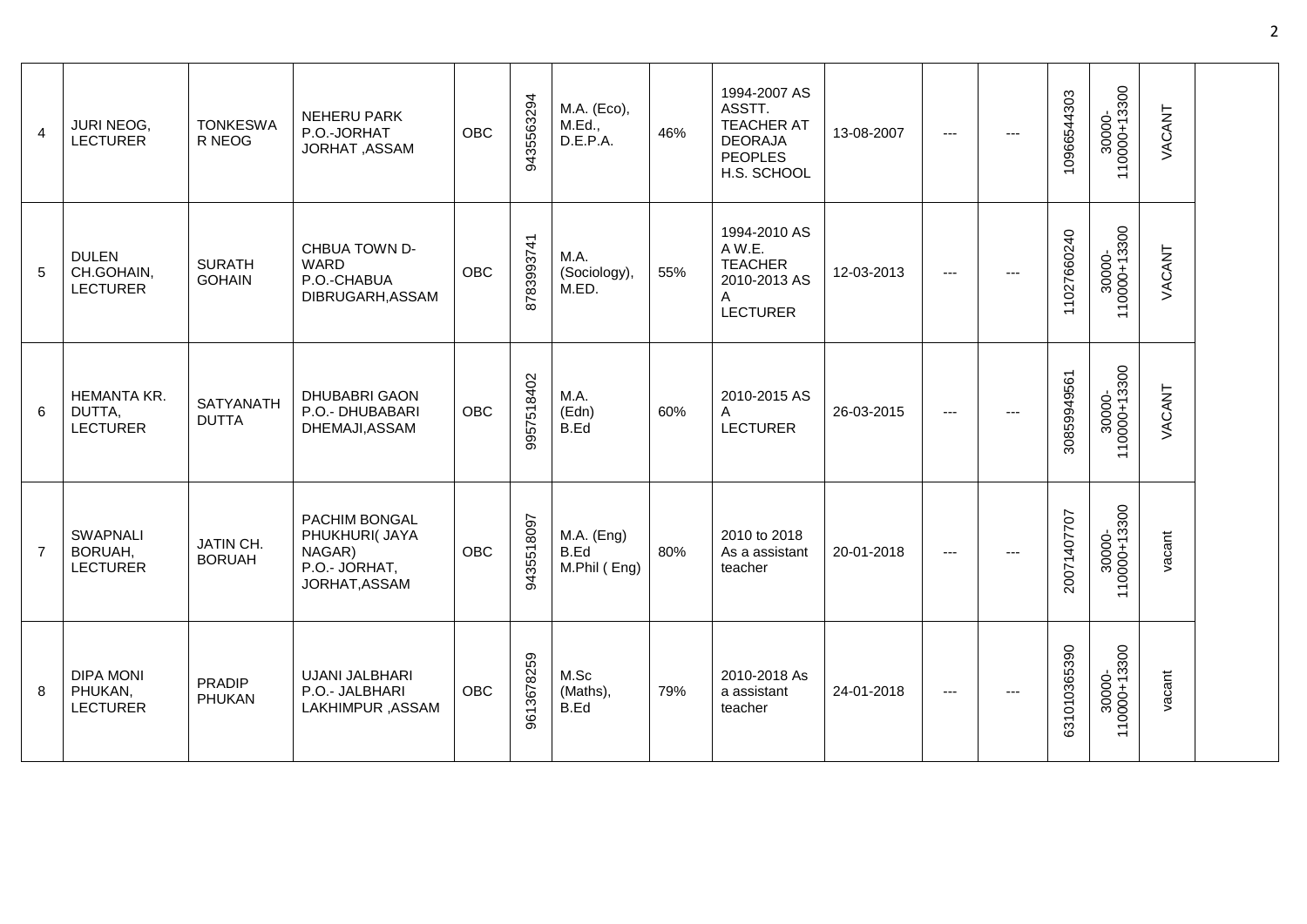| 9                 | RANJAN<br>BORAH,<br><b>LECTURER</b>         | <b>BINOD</b><br><b>BORAH</b>             | <b>DORIAGAON</b><br>P.O.-KAMALABARI<br>MAJULI, ASSAM<br>PIN-785106                   | <b>OBC</b> | 8638075923 | M.A.<br>(Pol Sc.)                      | 6.13% |                                                                                                                             | 12-03-2019 | $\cdots$          | --- | 31977747698 | 30000-<br>10000+13300<br>$\leftarrow$<br>$\overline{\phantom{0}}$             | vacant |  |
|-------------------|---------------------------------------------|------------------------------------------|--------------------------------------------------------------------------------------|------------|------------|----------------------------------------|-------|-----------------------------------------------------------------------------------------------------------------------------|------------|-------------------|-----|-------------|-------------------------------------------------------------------------------|--------|--|
| 10                | <b>SWARAJ</b><br>PHUKAN,<br><b>LECTURER</b> | <b>JOGESH</b><br><b>KISHOR</b><br>PHUKAN | AMGURI TOWN,<br>P.O.&P.S.-AMGURI,<br>SIVASAGR, ASSAM<br>PIN-785680                   | <b>OBC</b> | 9707636735 | M.A.<br>(Mass Com.)                    | 60%   | 2012-2015<br>Mass<br>Communicatio<br>n faculty                                                                              | 14-03-2019 | $\qquad \qquad -$ | --- | 30401915205 | 30000-<br>110000+13300                                                        | vacant |  |
| 11                | <b>NIPAMONI</b><br>TAYE,<br><b>LECTURER</b> | <b>MUKUNDA</b><br><b>SING TAYE</b>       | VILL.- BAMUNDALANI<br><b>GAON</b><br>P.O.-POHUMARA<br>LAKHIMPUR, ASSAM<br>PIN-787031 | <b>ST</b>  | 7896892875 | M.A.(ASS.)<br><b>B.Ed.,</b><br>M.phil. | 7.8%  | 2016-2019 AS<br><b>GRADUATE</b><br><b>TEACHER AT</b><br>ADHARKHAR<br>VIDYALAYA<br>DOKUCHI,<br><b>KAMRUP</b><br><b>RURAL</b> | 30-05-2019 | ---               |     | 31051420243 | 30000-<br>110000+13300                                                        | vacant |  |
| $12 \overline{ }$ | <b>ANIMA</b><br>GOSWAMI,<br><b>LECTURER</b> | <b>SOKHEN</b><br><b>GOSWAMI</b>          | RAJAPOOL ROAD,<br>P.O.-NAZIRA<br>DIST.- SIVASAGAR,<br><b>ASSAM</b><br>PIN-785685     | GEN.       | 8638111359 | M.A. (Eco.)<br>B.Ed., M.Ed.            | 72%   | 1998 - 2019 AS<br>ASSTT.<br>TEACHER,<br><b>CHAKIMUKH</b><br>H.S. SCHOOL,<br>NAZIRA,<br><b>SIVASAGAR</b>                     | 01-10-2019 | $--$              | --- | 10697733166 | 30000-<br>10000+13300<br>$\overline{\phantom{0}}$<br>$\overline{\phantom{0}}$ | vacant |  |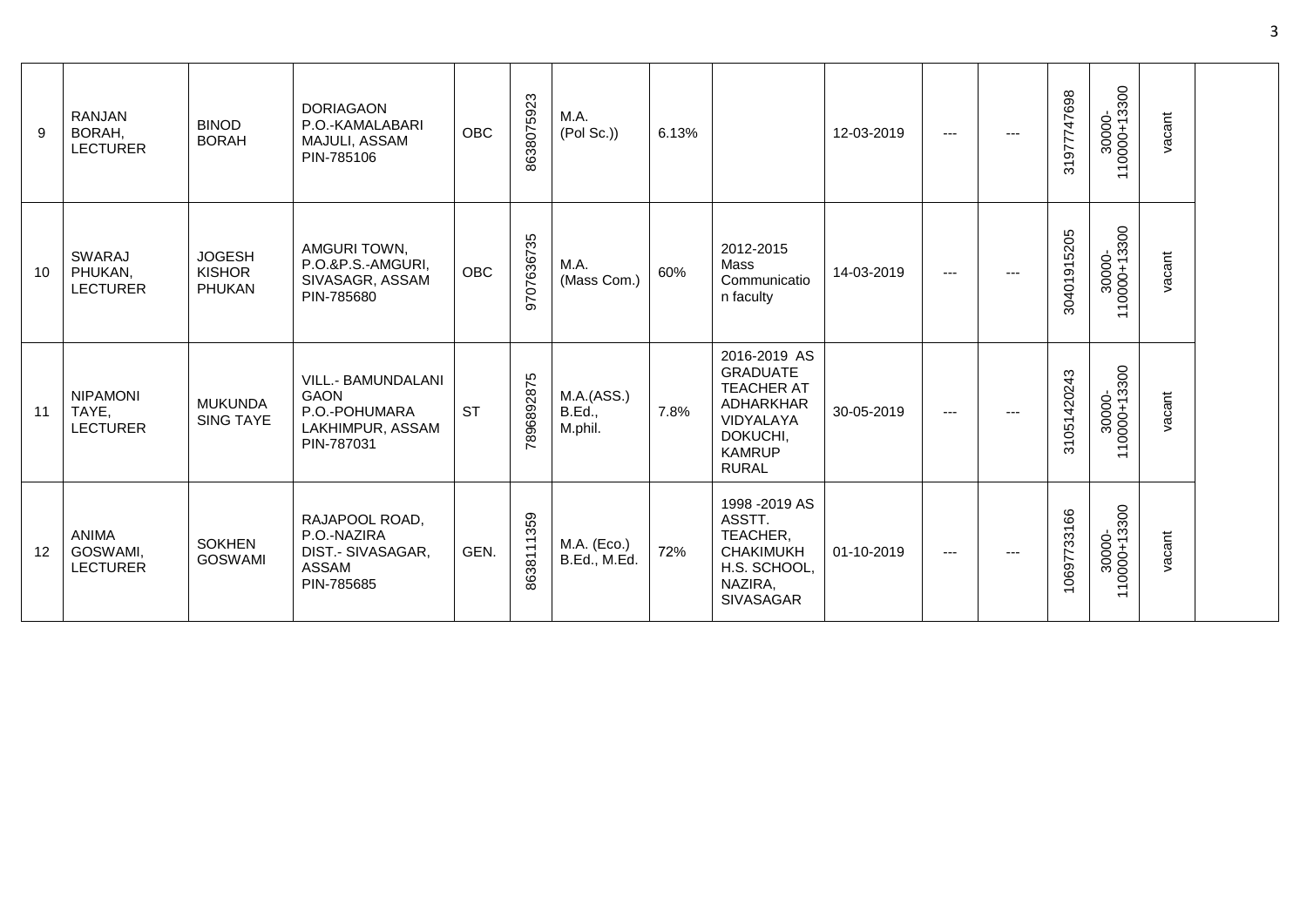| 13 | <b>AJOY</b><br><b>BHATTACHARJ</b><br>EE,<br><b>LECTURER</b> | LT. MANIK<br><b>BHATTACHA</b><br><b>RJEE</b> | 7 NO. SHANTIPUR<br>P.O.- 7 NO.<br><b>SHANTIPUR</b><br>DIST.- TINSUKIA,<br>ASSAM<br>PIN-786157               | GEN. | 6900529969 | M.A. (Fine<br>Art)<br>(Sculpture)  | 66.8% | $1) 2014 - 17$<br><b>ART</b><br><b>TEACHER AT</b><br><b>SARBHA</b><br><b>SIDDHI</b><br><b>CHATUSPATT</b><br>I VIDYALAYA,<br>SADIYA,<br><b>CHAPAKHOW</b><br>Α,<br>2) 2006-08<br><b>ART TEACH</b><br>ER AT AXCEL<br><b>PUBLIC</b><br>SCHOOL,<br>GHY.,<br>LOKHARA. | 29-10/2019 | ---  | ---  | 489902120000631 | 30000-110000+13300                                 | vacant |  |
|----|-------------------------------------------------------------|----------------------------------------------|-------------------------------------------------------------------------------------------------------------|------|------------|------------------------------------|-------|-----------------------------------------------------------------------------------------------------------------------------------------------------------------------------------------------------------------------------------------------------------------|------------|------|------|-----------------|----------------------------------------------------|--------|--|
| 14 | <b>MRIDUSMITA</b><br>PHUKAN,<br><b>LECTURER</b>             | <b>BHUPEN</b><br>PHUKAN                      | <b>BORDOLOI NAGAR,</b><br>SECTOR-II,<br>LANE-VI,<br>P.O.-TINSUKIA<br>DIST.-TINSUKIA,<br>PIN-786125<br>ASSAM | OBC  | 7086579285 | M.P.Ed.,<br>B.P.Ed.,<br><b>NET</b> | 86%   | 1) 2017-2019<br>ASSTT.<br>PROFESSOR IN<br><b>DIBRUGARH</b><br><b>UNIVERSITY</b><br>(CSPES)                                                                                                                                                                      | 04-12-2019 | ---  |      | 20410879121     | 30000-<br>110000+13300<br>$\overline{\phantom{0}}$ | vacant |  |
| 15 | <b>HIMADRI</b><br>VERMA,<br><b>LECTURER</b>                 | KAILASH CH.<br><b>VERMA</b>                  | <b>VILL.- RAJPAT</b><br>P.O.- PANITEMA<br>P.S.-KAMALPUR<br><b>DIST KAMRUP RURAL</b><br>PIN-781101<br>ASSAM  | GEN. | 7002887364 | M.A.<br>(HISTORY)<br>B.ED.         | 7.6%  | 1) 2017-18 AS<br>PGT (HISTORY)<br>AT BARPETA<br>GOVT. H.S.<br>SCHOOL.<br>2) 2018-2020 AS<br>PGT (HISTORY)<br>AT SUALKUCHI<br>H.S. SCHOOL                                                                                                                        | 05-08-2020 | $--$ | ---- | 20303755608     | 30000-<br>110000+13300<br>$\overline{\phantom{0}}$ | vacant |  |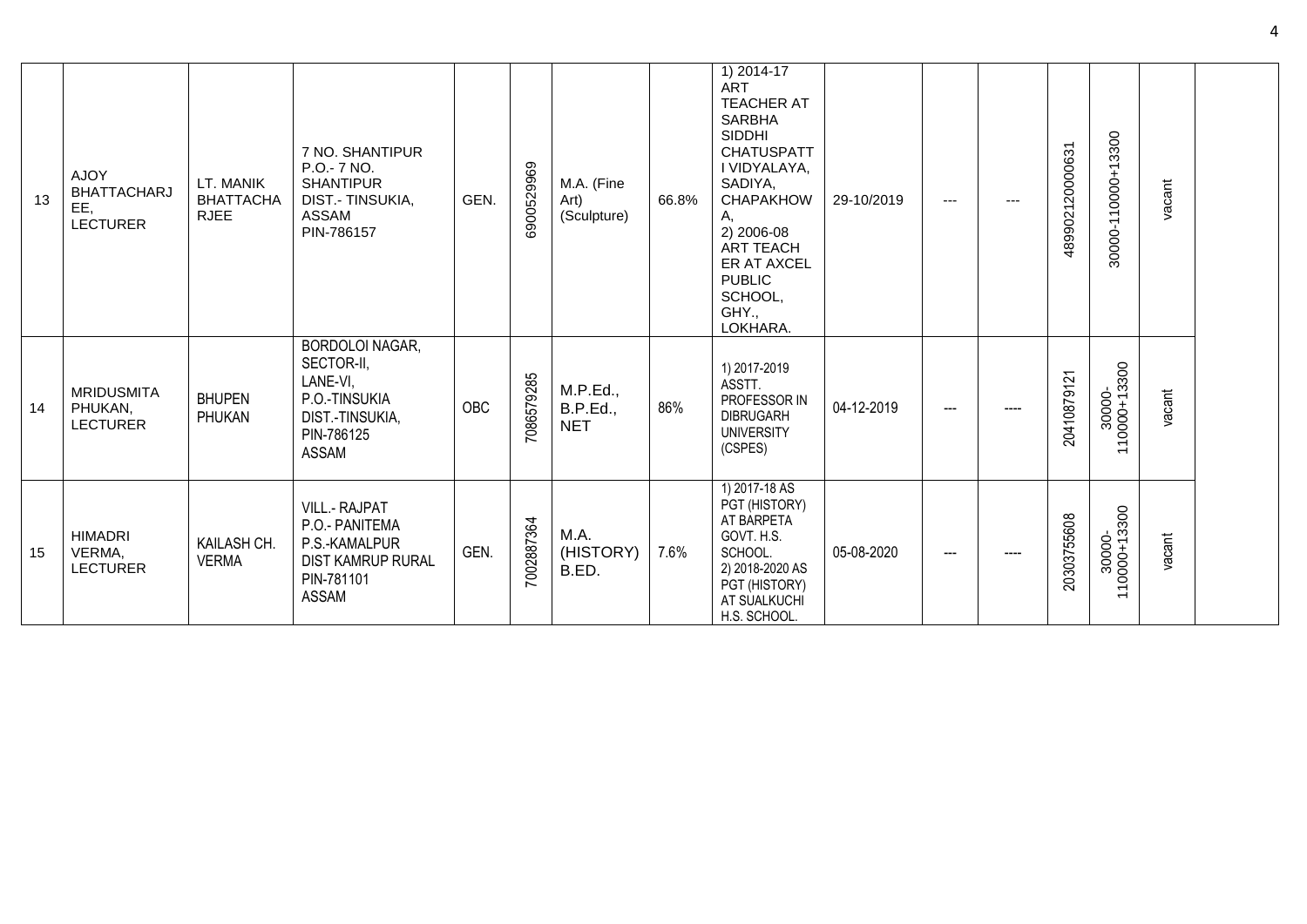| 16 | <b>POLLOBI</b><br>KALITA,<br><b>LECTURER</b>  | LT. DULU<br><b>KALITA</b>         | MILAN TIRTHA,<br>RUPAI SIDING,<br>P.O.- RUPAI SIDING<br><b>DIST.-TINSUKIA</b><br>PIN-786153<br>ASSAM | <b>GEN</b> | 9706587504 | M.SC.<br>(ZOOLOGY)<br>B.ED.<br><b>PGDCA</b> | 76.4% | 1) 2018-2020<br>AS ASSTT.<br><b>PROFESSOR</b><br>IN<br><b>MAHABODHI</b><br><b>LORD</b><br><b>BUDDHA</b><br>COLLEGE,<br>ARUNACHAL<br>PRADESH.<br>2) FACULTY<br><b>MEMBER AT</b><br><b>DANGARI HS</b><br><b>STUDY</b><br><b>CENTRE FOR</b><br>D.EL.ED.<br>(ODL) UNDER<br>SCERT,<br><b>ASSAM</b><br>3) FACULTY<br><b>MEMBER AT</b><br><b>DANGARI HS</b><br><b>STUDY</b><br><b>CENTRE FOR</b><br>D.EL.ED.<br>(ODL) UNDER<br>NIOS. | 31-12-2020 | $- - -$ | --- | 30752353763 | 30000-110000+13300 | vacant |  |
|----|-----------------------------------------------|-----------------------------------|------------------------------------------------------------------------------------------------------|------------|------------|---------------------------------------------|-------|-------------------------------------------------------------------------------------------------------------------------------------------------------------------------------------------------------------------------------------------------------------------------------------------------------------------------------------------------------------------------------------------------------------------------------|------------|---------|-----|-------------|--------------------|--------|--|
| 17 | <b>RIJUMONI</b><br>PAYENG,<br><b>LECTURER</b> | <b>BIMAL CH.</b><br><b>PAYENG</b> | NA-ALI, SURUJ<br>NAGAR,<br>NACHANICHUCK,<br>JORHAT,<br>PIN-785001                                    | ST(P)      | 9706924975 | M.SC.<br>(PHYSICS)<br>B.ED.<br>NET (EDU.)   | 83.2% | 1) 3013-2014<br><b>AS</b><br><b>LECTURER IN</b><br>JR. COLLEGE<br>2) 2015-2018<br>AS PGT<br>(PHYSIC) IN<br>ASSAM<br><b>RIFLES</b><br><b>PUBLIC</b><br><b>SCHOOL</b>                                                                                                                                                                                                                                                           | 08-03-2018 | $--$    | --- | 20364277378 | 30000-110000+13300 | vacant |  |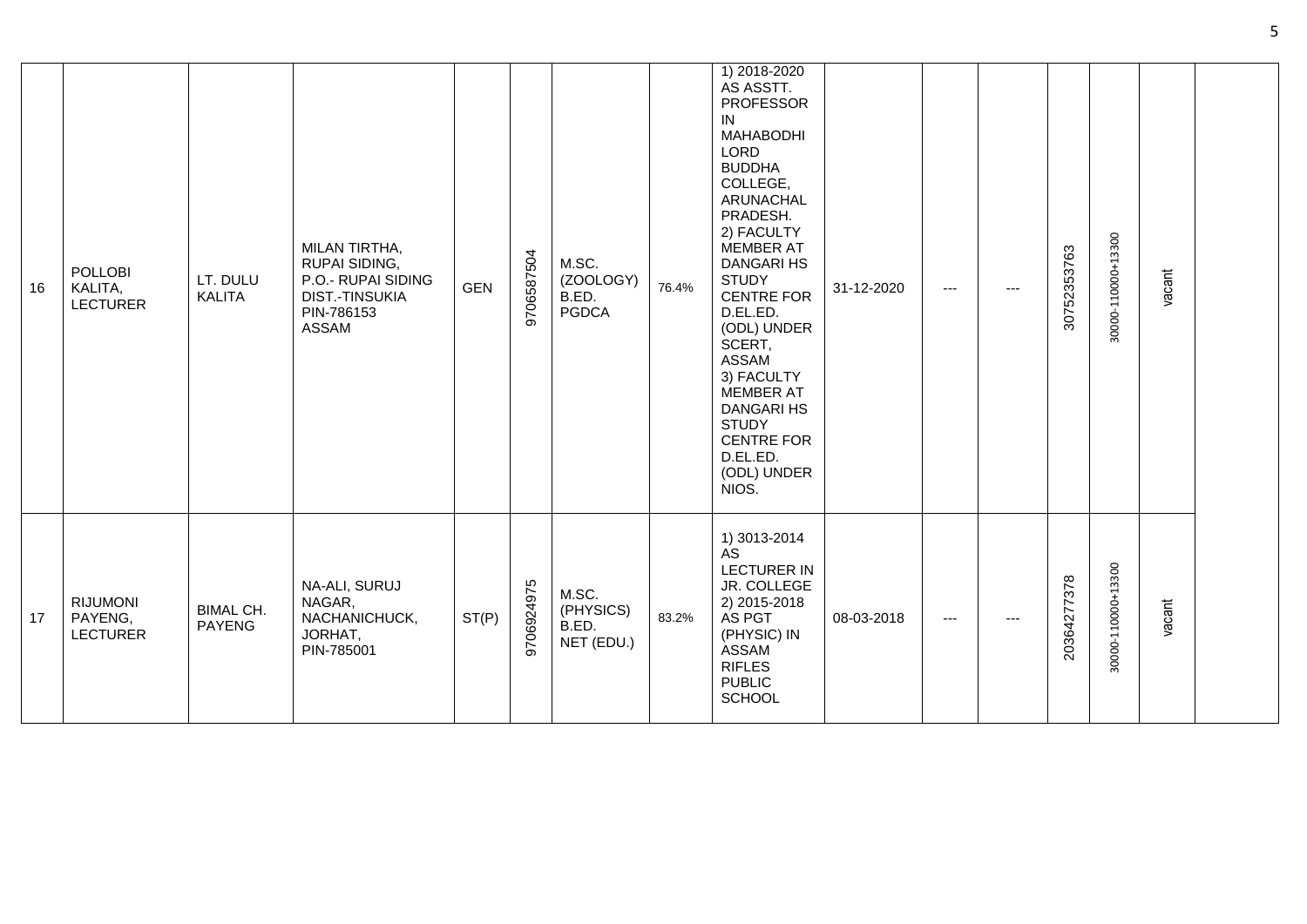| 18 | ANIL RAJPUT,<br>HEAD ASSTT.                                | <b>HALADHAR</b><br><b>RAJPUT</b> | DERGOAN TOWN,<br>HOUSE-72, WARD<br>$NO - 3$<br>P.O. DERGOAN<br>DIST.- GOLAGHAT,<br>ASSAM, 787614 | <b>GEN</b> | 8761809372 | <b>HSLC</b>                                            | 46%    | 1) 01-08-1983<br>AS GRADE-IV,<br>BTC,<br><b>DERGOAN</b><br>2) 07-12-1987<br>AS LDA, BTC,<br><b>DERGOAN</b><br>3) 11-07-2006<br>AS UDA,<br>DIET,<br>SIVASAGAR,<br>SONARI.<br>4) 25-05-2015<br>AS UDA,<br>DIET.<br>TINSUKIA.<br>5) 21-02-2022<br>AS HEAD<br>ASSTT., DIET,<br>DIBRUGARH,<br>CHABUA. | 21-02-2022 | $\scriptstyle\cdots$     | $---$ | 11393362290 | 22000-97000+10300    | vacant |  |
|----|------------------------------------------------------------|----------------------------------|--------------------------------------------------------------------------------------------------|------------|------------|--------------------------------------------------------|--------|--------------------------------------------------------------------------------------------------------------------------------------------------------------------------------------------------------------------------------------------------------------------------------------------------|------------|--------------------------|-------|-------------|----------------------|--------|--|
| 19 | SARAL KR.<br>DAS,<br>TECHNICIAN,<br><b>GRADE-II</b>        | <b>BROJENDRA</b><br>KR. DAS      | <b>BOIRAGIMOTH</b><br>(NEAR DONBOSCO<br>SCHOOL)<br>P.O.-BOIRAGIMOTH<br>DIBRUGARH, ASSAM          | <b>SC</b>  | 9435263155 | M.A.<br>(Sociology)<br>PGDJMC,<br>AHDCA,<br><b>DCA</b> | 52.92% |                                                                                                                                                                                                                                                                                                  | 16-11-1998 | $\hspace{0.05cm} \ldots$ | ---   | 11027664029 | 22000-<br>97000+9400 | VACANT |  |
| 20 | HEM CH.<br>HAZARIKA,<br><b>ACCOUNTANT</b>                  | <b>RATNESWA</b><br>R HAZARIKA    | <b>BETMOLA GOAN</b><br>P O BISHMILE-<br><b>DIBRUGARH ASSAM</b>                                   | <b>OBC</b> | 9706742922 | H.S. (Sc.)                                             | 34%    | 1994-2014<br>AS LDA                                                                                                                                                                                                                                                                              | 01-08-2014 | $\scriptstyle\cdots$     | $---$ | 11027707439 | 14000-60500+8000     | VACANT |  |
| 21 | <b>LACHIT</b><br>DIHINGIA,<br><b>STATISTICAL</b><br>ASSTT. | <b>SINGHESWA</b><br>R DIHNGIA    | <b>BHARALUA GOAN</b><br>P.O. DINJOY<br>DIBRUGARH, ASSAM                                          | <b>OBC</b> | 9864163753 | B.Com.                                                 | 44%    |                                                                                                                                                                                                                                                                                                  | 16.11.1994 | $\hspace{0.05cm} \ldots$ | $---$ | 11027700591 | 14000-<br>60500+7600 | VACANT |  |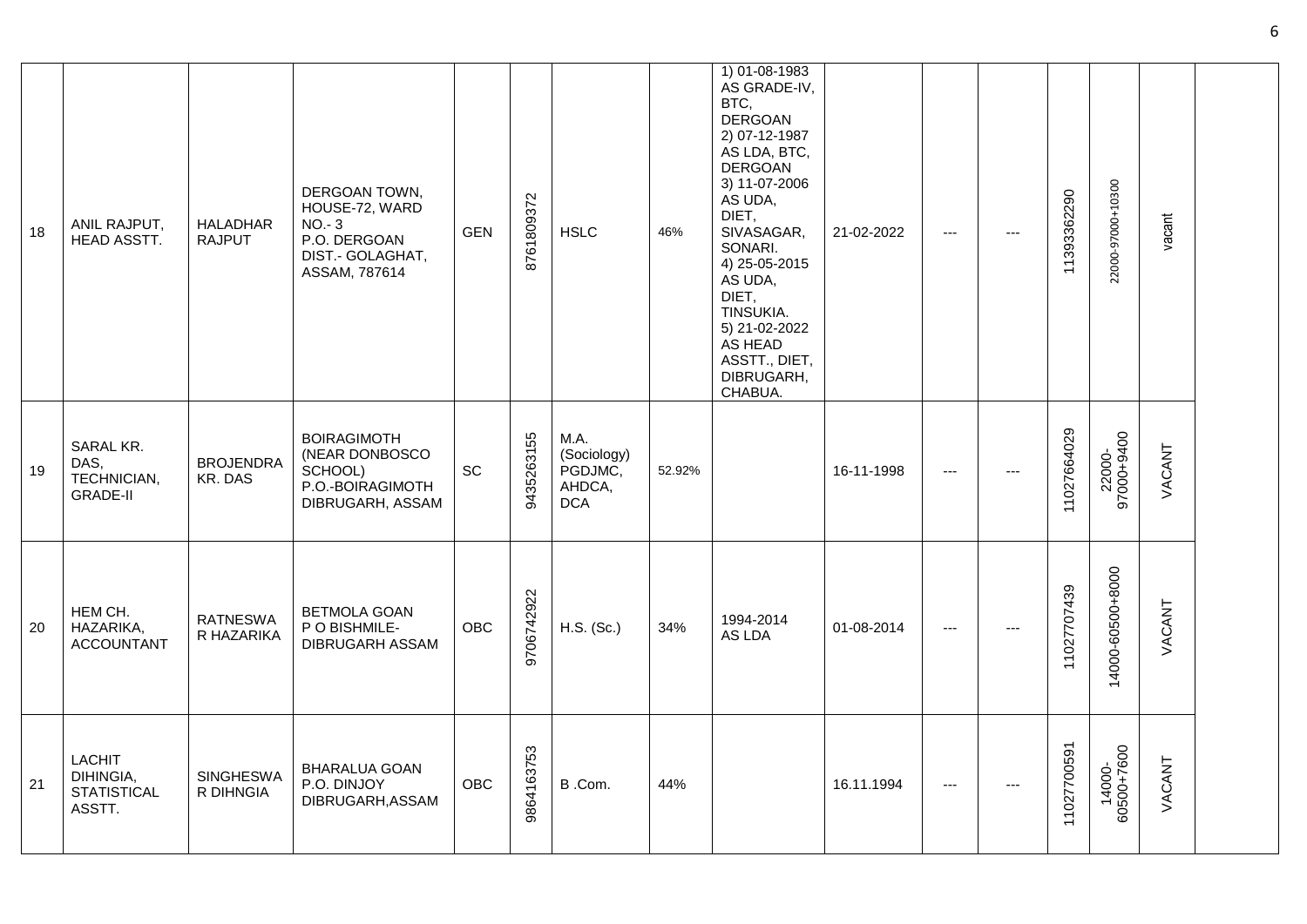| 22 | LABANYA<br>PHUKAN,<br><b>UDA</b>              | <b>SARUKAN</b><br>PHUKAN                           | <b>MUDOI GAON</b><br>P.O. MUDOI GAON<br>DIBRUGARH, ASSAM                                                                           | <b>OBC</b> | 9706387800 | <b>B.A.</b>                                      | 45%   | 1994-2014<br>AS LDA                                                                                             | 17.11.1994 | ---      |       | 11027700580 | 14000-60500+8000                            | VACANT |  |
|----|-----------------------------------------------|----------------------------------------------------|------------------------------------------------------------------------------------------------------------------------------------|------------|------------|--------------------------------------------------|-------|-----------------------------------------------------------------------------------------------------------------|------------|----------|-------|-------------|---------------------------------------------|--------|--|
| 23 | <b>BHASWATI</b><br>SUTRADHAR,<br><b>UDA</b>   | <b>GAJENDRA</b><br><b>NATH</b><br><b>SUTRADHAR</b> | METUAKUCHI, NEAR<br><b>WEIGHT AND</b><br><b>MEASUREMENT</b><br>OFFICE, BARPETA,<br>P.O.-BARPETA<br><b>DIST.- BARPETA</b><br>781301 | <b>GEN</b> | 7086256707 | B.A., DCA,<br>DTP,<br>B.ED.                      | 52.4% | 1) 31-12-2015<br>AS LDA, DIET,<br>BARPETA.<br>2) 15-02-2022<br>AS UDA,<br>DIET,<br>DIBRUGARH,<br><b>CHABUA</b>  | 15-02-2022 | $---$    | $---$ | 20320085379 | 14000-60500+8000                            | VACANT |  |
| 24 | <b>MOROMI PEGU</b><br>DOLEY, UDA              | <b>URSON</b><br>PEGU                               | <b>CHABOTI MISSING</b><br>GOAN,<br>P.O.-CHABOTI<br>DIST.- LAKHIMPUR,<br>ASSAM                                                      | <b>ST</b>  | 8011793989 | B.A., DCA,<br>DTP, B.ED.                         | 41.84 | 1) 01-01-2016<br>AS LDA, DIET,<br>DALGAON,.<br>2) 19-02-2022<br>AS UDA,<br>DIET,<br>DIBRUGARH,<br><b>CHABUA</b> | 19.02.2022 | $---$    |       | 20179413244 | 14000-60500+8000                            | VACANT |  |
| 22 | SEWALI<br>KAKOTI,<br><b>LIBRARIAN</b>         | <b>RAJU</b><br><b>KAKOTI</b>                       | 1NO. DULIAJAN<br>GAON<br>P.O.ANANDAPARA<br>DIBRUGARH, ASSAM                                                                        | <b>GEN</b> | 8876138063 | M.Com<br>M.L.I.Sc                                | 70.9% |                                                                                                                 | 31.12.2015 | $---$    | $---$ | 31606512116 | 14000-60500+7600                            | VACANT |  |
| 23 | <b>SMRITI REKHA</b><br>CHETIA,<br>W.E.TEACHER | <b>BHADREAS</b><br><b>WAR</b><br><b>CHETIA</b>     | SONARI TOWN<br>WARD NO-10<br>P O-SONARI<br>CHARAIDEO, ASSAM                                                                        | <b>OBC</b> | 9577334265 | B Sc, B. Ed,<br>D. El. Ed,<br>Diploma in<br>Arts | 53%   |                                                                                                                 | 04-01-2016 | $\cdots$ | $---$ | 32678770460 | 4000-60500+7600<br>$\overline{\phantom{0}}$ | VACANT |  |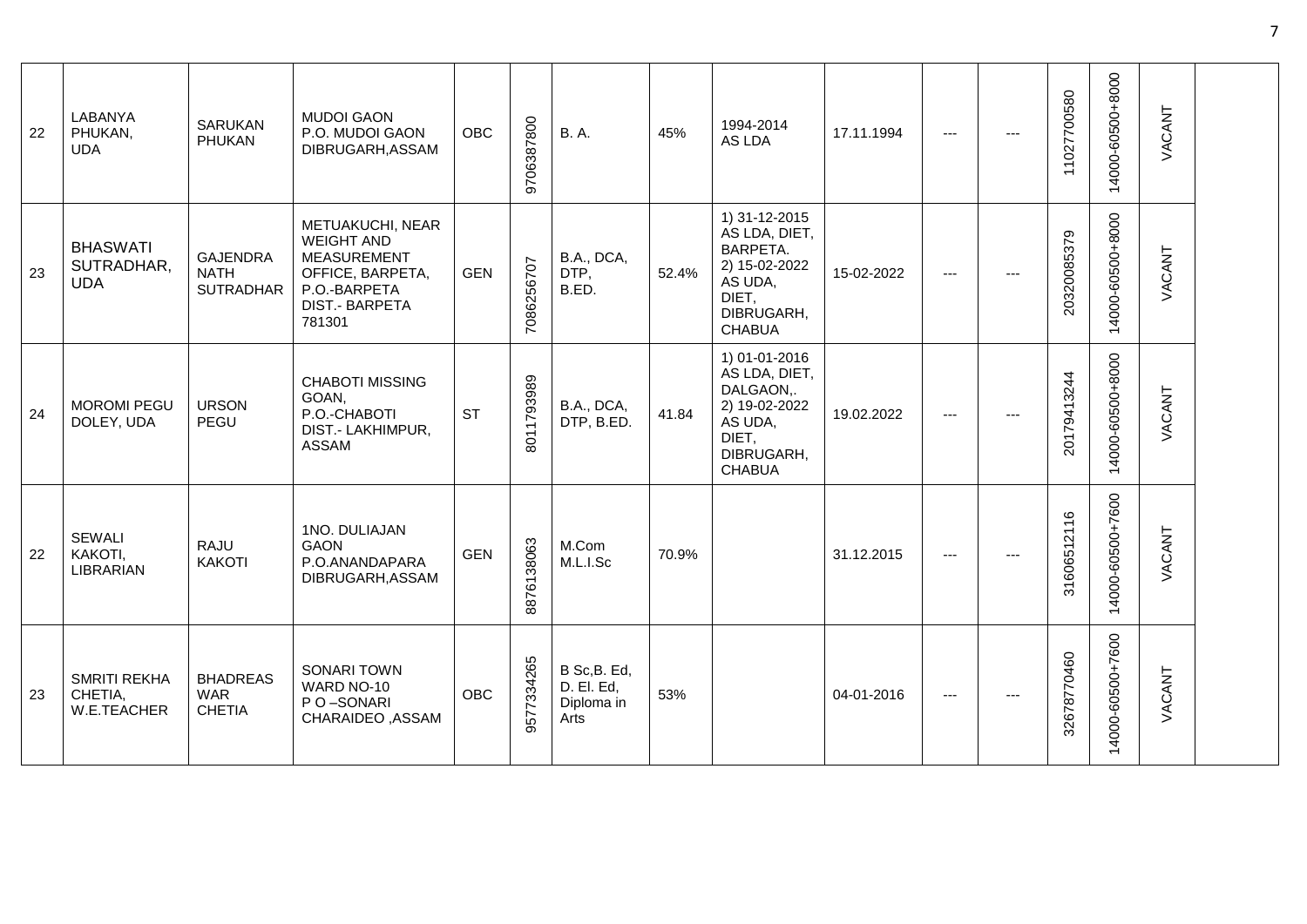| 24 | <b>HRIDIKESH</b><br>DAS,<br><b>STENOGRAPHE</b><br>R,<br><b>GRADE-III</b> | KANAKLAL<br>DAS                    | 2NO. GALIYA HATI<br>P.O.BARPETA<br>BARPETA, ASSAM                    | <b>GEN</b> | 9706425746 | BA<br><b>DCA</b><br>Diploma in<br>Stenographer | 35%                      | 31.12.2015 | $\cdots$            | --- | 33690055980 | 14000-60500+7400     | VACANT |  |
|----|--------------------------------------------------------------------------|------------------------------------|----------------------------------------------------------------------|------------|------------|------------------------------------------------|--------------------------|------------|---------------------|-----|-------------|----------------------|--------|--|
| 25 | RAJ KUMAR<br>DAS,<br><b>STENOGRAPHE</b><br>R,<br><b>GRADE-III</b>        | <b>BANAMALI</b><br><b>DAS</b>      | <b>EAST PALANGDI</b><br><b>HATI</b><br>P O BARPETA<br>BARPETA, ASSAM | <b>GEN</b> | 9854345031 | BA<br><b>DCA</b><br>Diploma in<br>Stenographer | 36%                      | 04.01.2016 | $\qquad \qquad - -$ |     | 31278886896 | 14000-60500+7400     | VACANT |  |
| 26 | PARAMANANDA<br>KONWAR,<br>LAB. ASSTT.                                    | PADMADHA<br>R KONWAR               | NIZ LAHOAL GAON<br>P.O.- LAHOAL<br>DIBRUGARH, ASSAM                  | <b>OBC</b> | 7576953992 | H.S.<br>Dip.in<br>Radiography                  | 36%                      | 19-11-1994 | $\cdots$            |     | 11027664030 | 14000-<br>60500+6200 | VACANT |  |
| 27 | <b>GIRIN</b><br>SENAPOTI,<br>G-IV                                        | <b>BAGIRATH</b><br><b>SENAPOTI</b> | <b>BETMOLA GAON</b><br>P.O.BISHMILE<br>DIBRUGARH, ASSAM              | <b>OBC</b> | 9854360203 | <b>UNDER</b><br><b>METRIC</b>                  | $\overline{\phantom{a}}$ | 14.11.1994 | $\qquad \qquad - -$ |     | 11027705691 | 14000-<br>49000+3900 | VACANT |  |
| 28 | JISHU RAJ DAS,<br>G-IV                                                   | <b>THULESWAR</b><br><b>DAS</b>     | <b>MORICHA GAON</b><br>P.O.CHETIA GAON<br>DIBRUGARH, ASSAM           | <b>SC</b>  | 8399027699 | H.S                                            | 39%                      | 10.02.2014 | ---                 |     | 31934521896 | 14000-<br>49000+3900 | VACANT |  |